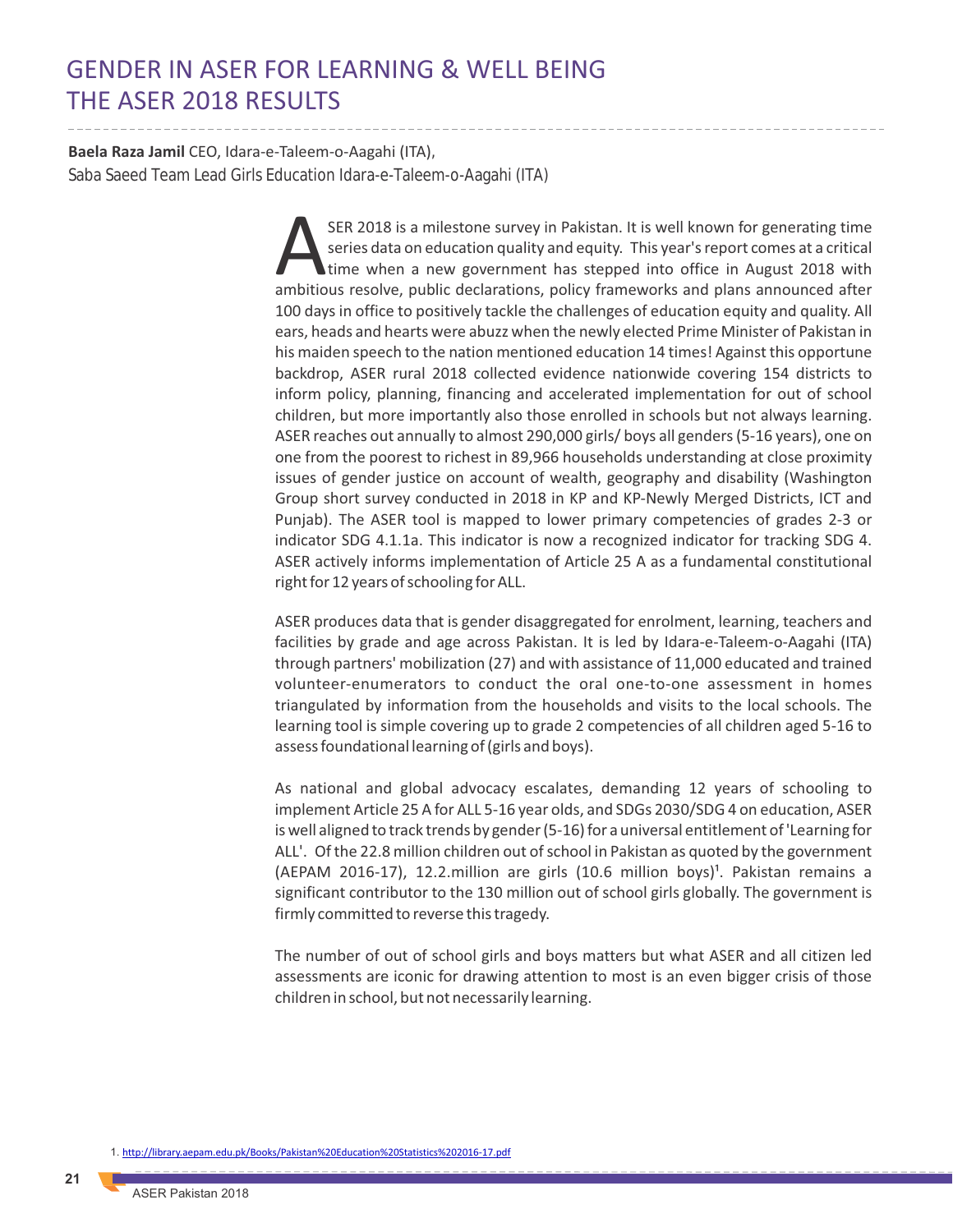

### **Figure 1: Learning –Wealth and Gender Matters**

Following the overall national trends, a gender-wise analysis reveals differences in learning levels of males and females across all wealth groups. Males and females falling in the richest income group are better able to perform the language and numeracy tasks than children falling in low income groups. However, the learning levels of females are lower when compared to the learning levels of males across all income quartiles in both language and arithmetic competencies. Fifteen percent of the poorest females can read a story in Urdu/Sindhi/Pashto as compared to 21% poorest males. Similarly, 12% poorest females can do two-digit division sums and 13% can read sentences in English whereas 19% of the poorest males can read sentences in English and do two-digit division sums respectively.

In the richest quartile 42% females can read a story in Urdu/Sindhi/Pashto, 41% can read sentences in English and 36% can do two-digit division sums whereas 44% richest males can read a story in Urdu/Sindhi/Pashto, 43% can read sentences in English and 39% can do two-digit division sums. Clearly there is a minor gap in learning among males and females of the richest income groups than among their counterparts in the poorest income quartile, but inequality matters across income groups and gender.

Inequalities remain entrenched intersecting along multiple dimensions. The ambition of 12 years of right to education when faced with disadvantages lead to exclusions from school, inability to compete education and poor levels of learning. ASER 2018 Pakistan highlights these exclusions starkly across provinces, across districts that affects girls disproportionately as corroborated by many. As quoted by some studies, in 'Sindh only 16% of the poorest girls and 30% of the poorest boys complete primary school, compared with 75% of the richest children' (Alcott and Rose (2017)²

Learning for girls, however remains 'stuck' with unsettled improvement trends over four years in all provinces /areas (2014-2018). There is a critical challenge for sustained learning gains.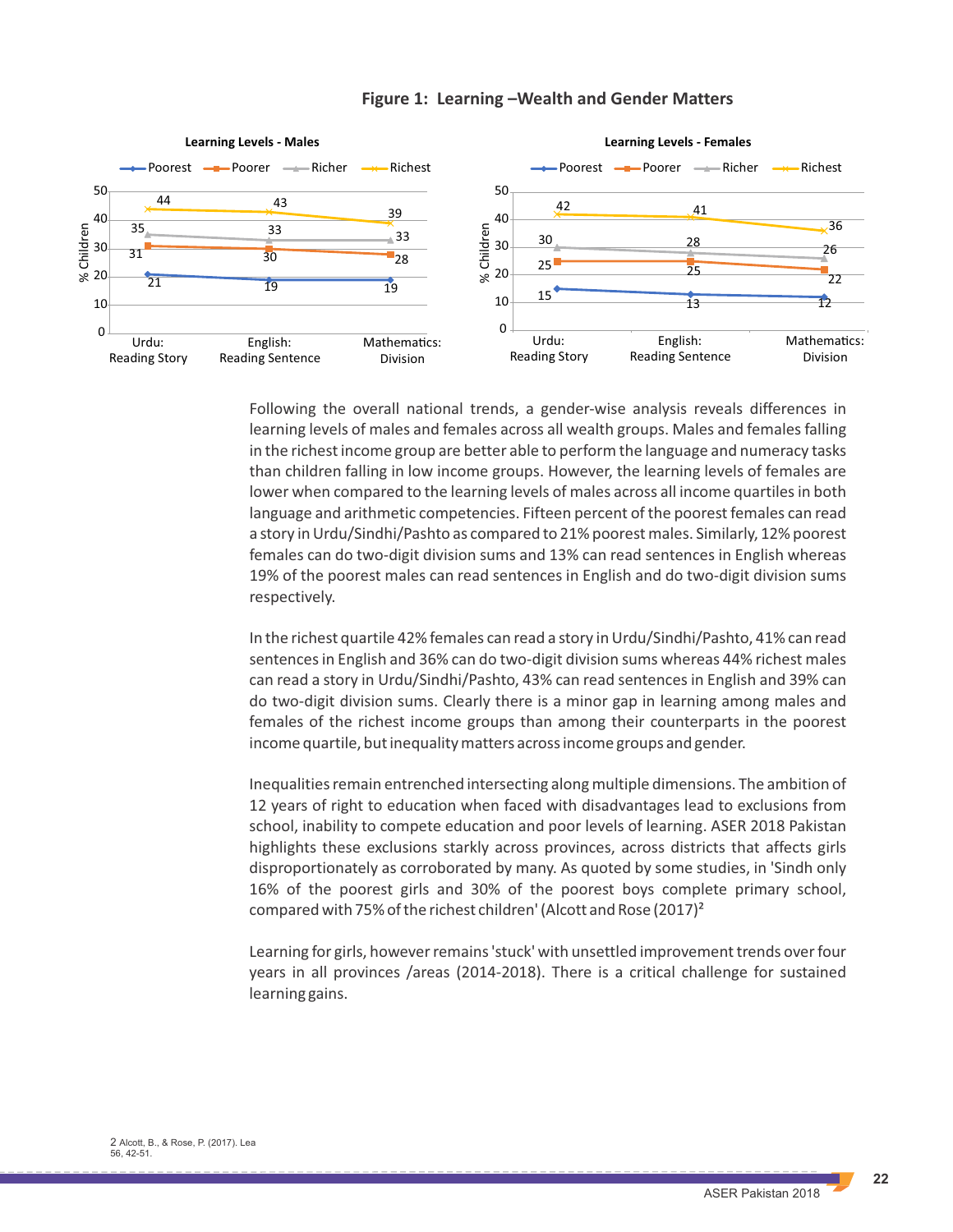

**Figure 2: Learning Gains Over the Years** 

**Learning Levels-Boys, Urdu (Sentences)**



There is good news in ASER 2018: national enrolment for 5-16 has risen from 81% in 2016 to 83% in 2018 with gender gaps gradually narrowing. Mothers completing primary education has also steadily increased from 24% in 2014 to 33% in 2018! There is a positive trend of higher enrolments concurrent with narrowing of gender gaps in learning outcomes over years (2014-2018) between girls and boys and government and private schools in some regions. These include Punjab, Azad Jammu & Kashmir (AJK), Gilgit Baltistan (GB) and Islamabad Capital Territory (ICT). How can these trends be accelerated for all provinces?

Gender challenges are well illustrated across wealth, enrolment and learning. ASER 2018 reveals that girls in poorest households are likely to suffer lower enrolment than their male counterparts in the poorest income strata by 21% (46% girls vs. 67% boys). The gap between enrolment of poorest girls (46%) and richest boys (87%) is 41%. These are unacceptable mounting equity gaps in Pakistan that need to urgent actions. Female enrolment remains depressed across all income quartiles and is consistently lower than the enrollment rate of male counterparts.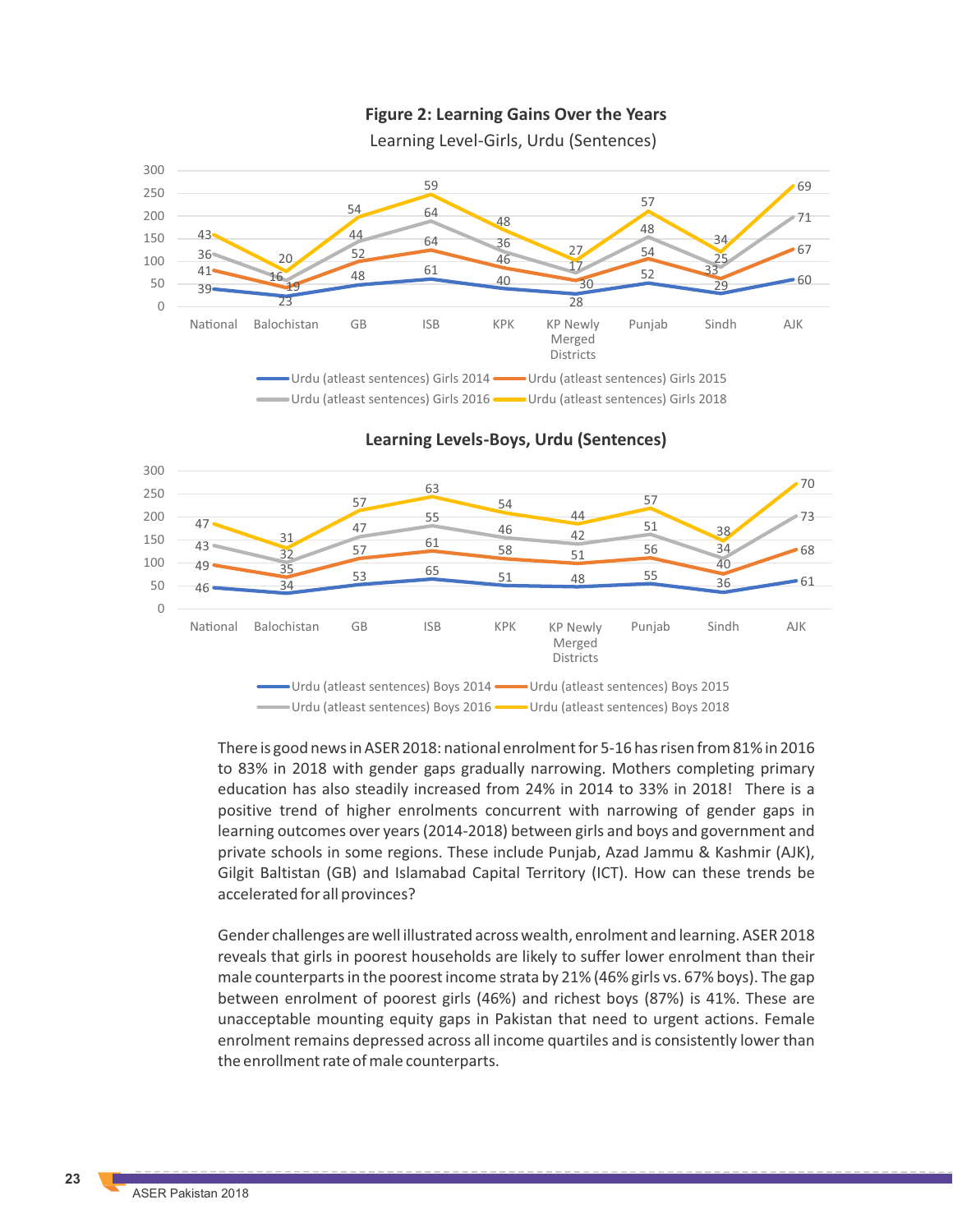

The business case for urgency of girls' education and that of the most marginalized is well illustrated above. The reasons for gender gaps could be many ranging from lack of facilities, security, poverty, son preference and other customary codes/practices.

There is an overarching imperative to expand educational opportunities for both girls and boys for all income groups but especially targeting the poorest/poorer quartiles to achieve the target of 12 years of schooling (25 A and SDG 4). The recently released report 12 Years of Quality Education for All Girls: A Commonwealth Perspective (2019)<sup>3</sup> for the Platform for Girls' Education of the UK Foreign Commonwealth Office (FCO) examined data trends in 53 commonwealth countries' including Pakistan. The report highlights that girls remain particularly disadvantaged and there is a compelling case for targeted efforts to support them. 'Not only is this the right thing to do, it is also one of the smartest investments for fair and resilient societies' as…educated girls marry later, earn more, and have healthier families'. The report suggests 12 holistic doable recommendations around three thematic policy and action strands to reach 12 years of schooling for life-long learning 'leaving no girl behind'. There is an urgency to embed these recommendations in Pakistan's policies and education sector plans for 2019-2023.

## **A. Leadership and financing**

- 1. Visible high-level political commitment backed up with resources.
- 2. Grassroots leadership increasing awareness about the value of girls' education.
- 3. Formula funding targeting resources at those most at risk of being left behind.
- 4. Use of data to inform policy change.

## **B. Targeted approaches**

- 5. Prioritizing early childhood education and early learning.
- 6. Addressing multifaceted challenges that girls face when they reach puberty.
- 7. Eliminating cost barriers.
- 8. Tackling disadvantages that intersect with gender, such as disability, location, poverty.

## **C. Tackling discrimination**

- 9. School environments that are safe spaces.
- 10. Gender-sensitive teaching practices and materials.
- 11. Promoting women's economic empowerment and providing pathways to productive work.
- 12. Tackling access and learning simultaneously, with sufficient resources. (ibid. 2019)

3. https://www.educ.cam.ac.uk/centres/real/downloads/Platform%20for%20Girls/REAL%2012%20Years%20of%20Quality%20Education%20for%20